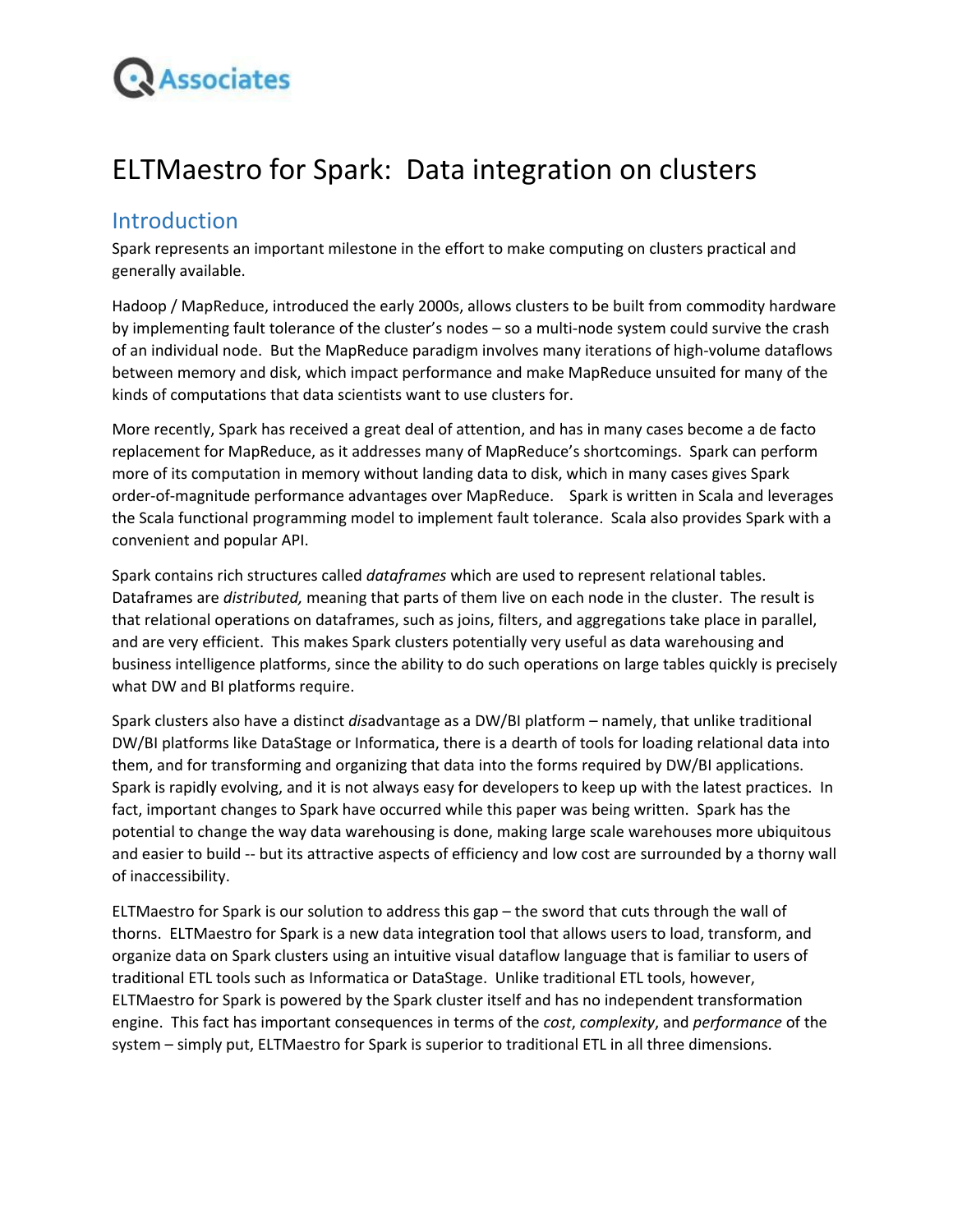



Figure 1

In the next few sections we'll explain some of the principles underlying ELTMaestro for Spark, place ELTMaestro for Spark in the context of other data integration tools and introduce some of ETLMaestro for Spark's advanced features.

### ELTMaestro for Spark: An ELT solution

ELTMaestro for Spark is based on an architectural concept called *ELT.* To understand the advantages of ELTMaestro for Spark over other data integration tools, it is necessary to understand the difference between ETL and ELT and the reasons why ELT, when feasible, is preferred.

### A brief history of ETL





Copyright 2018 by David Rosenthal, IQ Associates, Inc. All rights reserved. 2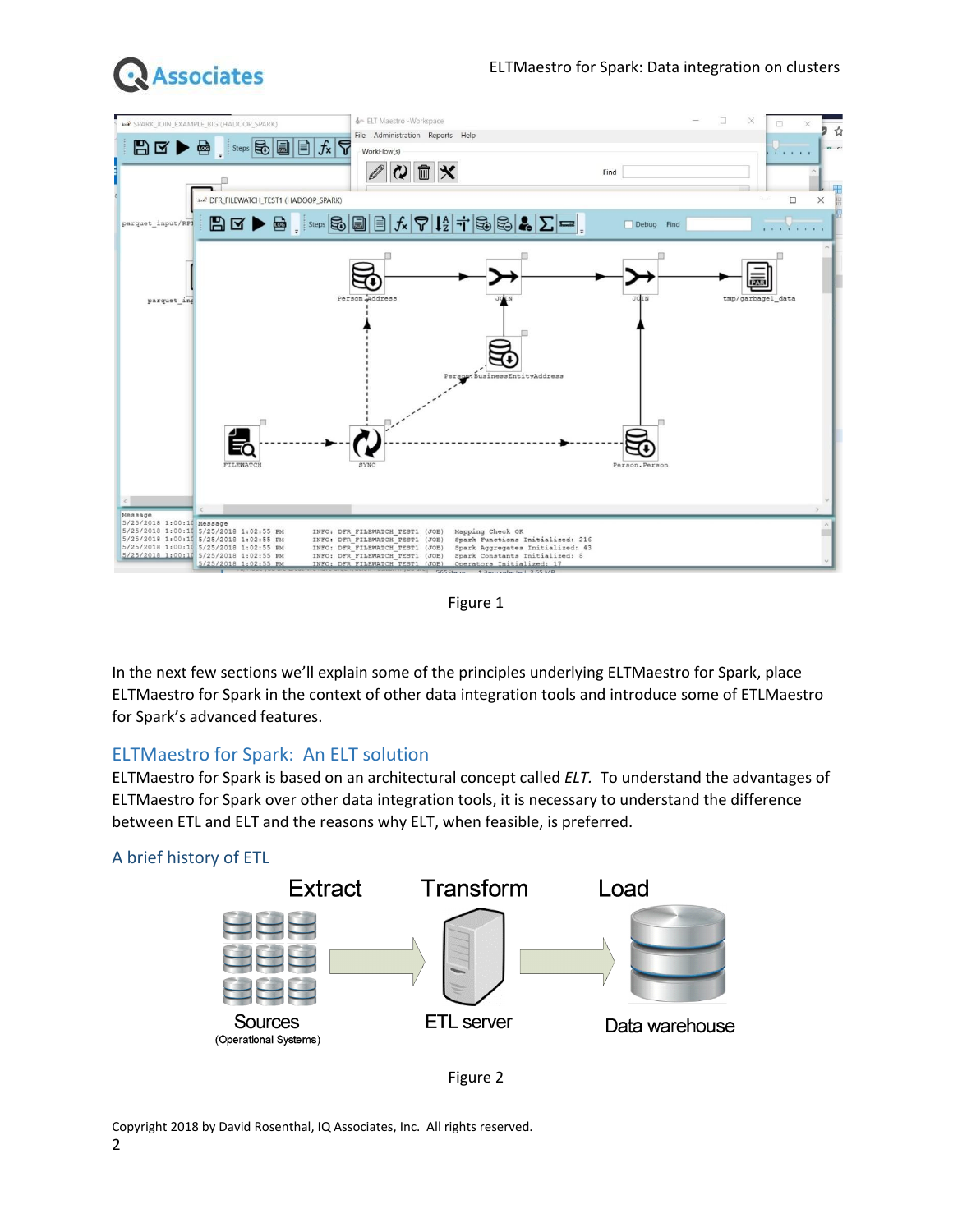# **Associates**

When data engineers first began to develop data warehouses, they basically architected them according to the diagram in Figure 2. Figure 2 is essentially a physical embodiment of how the data engineers thought about the problem – "You have to *extract* that data from the operational systems (i.e., the sources), rearrange (that is, *transform*) the data into the form needed for access by analysts, and then *load* it in that form to a location where it can be accessed."

There were (and are) well-developed schools of thought –notably, those of Ralph [Kimball](https://en.wikipedia.org/wiki/Ralph_Kimball) and Bill [Inmon](https://en.wikipedia.org/wiki/Bill_Inmon) – about how the data should be organized so that analysts using the warehouse would be able to access what they needed most easily, and so that the warehouse would grow in a manageable way over time. It was generally thought that the success of the data warehouse depended on getting this organization right.

In this environment, the ETL Server was considered a critical component – the ETL server, after all, is the component responsible for the organization of the data warehouse. With data volumes inexorably increasing, ETL servers, including the software that ran on them, grew ever more complex and expensive. Today, ETL servers for large DWs running IBM DataStage, Informatica, or Ab Initio can be expected to cost on the order of a million dollars.

Meanwhile, trouble developed on the right side of Figure 2. Despite all the attention paid to organizing the data in the DW according the theories of Kimball or Inmon, data in the DW was found to to be increasingly inaccessible. The problem was not so much one of warehouse design, rather one of mismatched tools. It was not initially well-understood that data warehouses were fundamentally different from other kinds of databases. Designers felt that if the data in the warehouse were properly organized, then it would perform properly – but less attention was paid to the database the warehouse was built on, which was often whatever OLTP database was handy – Oracle, DB2, etc.

It turns out that databases can be tuned in two different ways: They can be tuned to handle *many small transactions* – where "many" means perhaps millions per day, and "small" means affecting a handful of rows per transaction. This is what the databases sitting behind typical retail operations do. On the other hand, they can handle a *few large transactions* – where "a few" means perhaps a hundred per day, and "large" means affecting millions or even billions of rows per transaction. This first type of databases is called an *OLTP* (for *online transactional processing*) database. We'll call the second type a *data warehouse* (or *DW*) *platform*.

Databases are either good at OLTP or DW, but not both. Place sufficiently heavy data-warehouse-type demands on an OLTP database, and it will founder. If the database on the right in Figure 2 is an OLTP database, then there are going to be cases when large queries on its contents will fail.

This realization led to the introduction, beginning in the early 2000s, of *data [warehouse](https://en.wikipedia.org/wiki/Data_warehouse_appliance) appliances*, notably Netezza.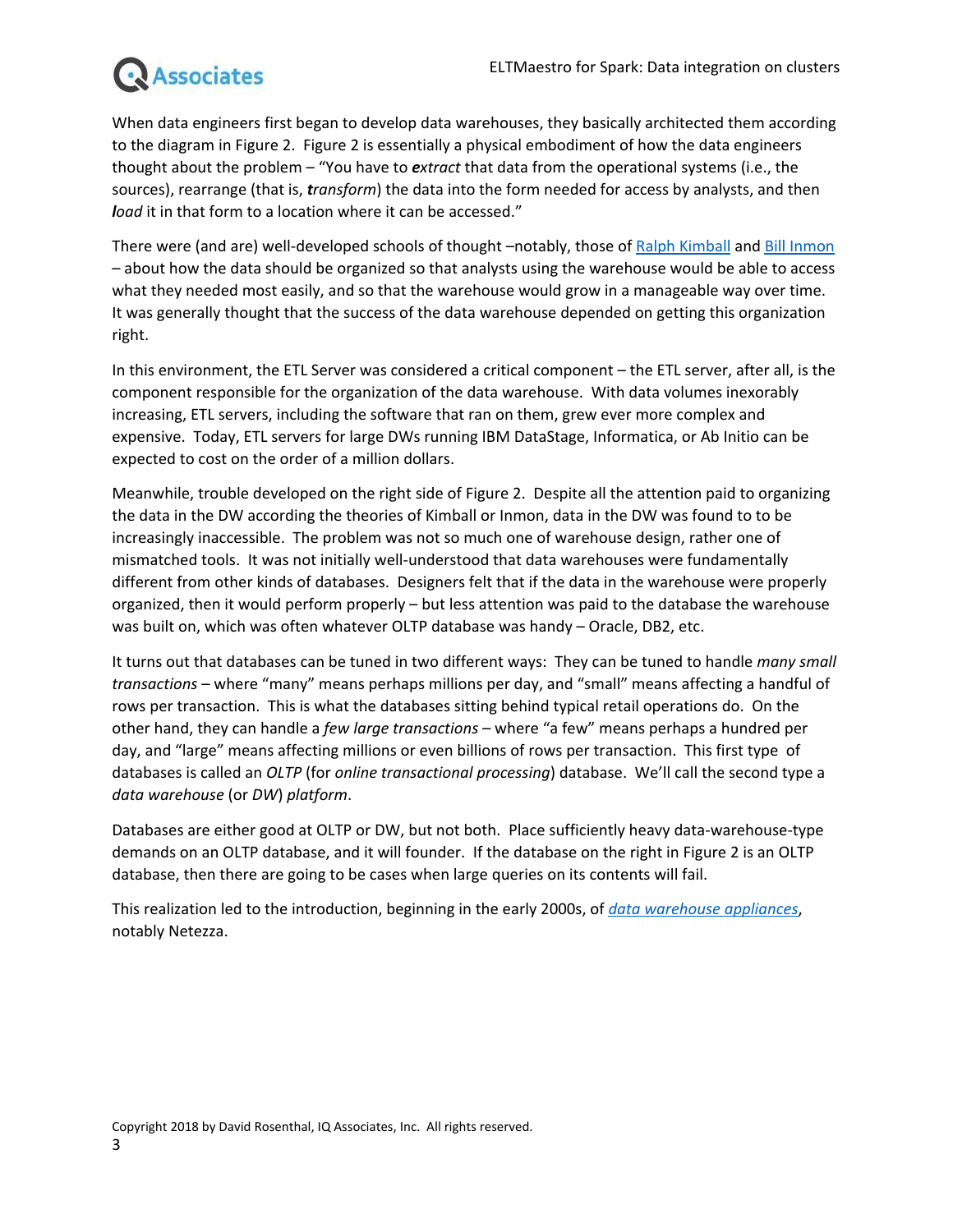





The Netezza platform was a parallel computer that could perform very fast SQL queries on large datasets and had other features that made it suitable for use as a data warehousing platform. Beginning in 2003, Netezza started being sold as a platform for data warehouses, often replacing Oracle as the data warehouse platform in Figure 2. In time, other solutions suitable for the right side of Figure 3 became available, such as Amazon Redshift. Apache Spark, a cluster platform, is one of the latest of these.

Some common advantages of these solutions over the OLTP databases they replaced are:

- They are much better at supporting "data-warehouse-type" queries that is, joins or other queries involving millions or billions of rows.
- They are orders of magnitude less expensive.
- They are easier to maintain.
- They have a smaller footprint.
- They are not necessarily smaller in terms of actual storage.

The effect of these new technologies on the world of data warehousing was rapid and conspicuous; one would no longer find attempts to build serious DWs on OLTP databases.

But what about the rest of the picture? Do the changes on the right-hand of Figure 2 side have consequences for the ETL server as well? Indeed, they do since the ETL servers now represent an expensive *duplication of resources*. The technologies now used on the right-hand side of the diagram duplicate the capacities of the ETL server, which, in large part, consist of efficiently carrying out join- and sort-like operations on large datasets. The new DW platforms are, in effect, excellent transformation engines themselves. Why not use them to replace the ETL servers altogether? This suggests a simpler architecture, shown in Figure 4:



Copyright 2018 by David Rosenthal, IQ Associates, Inc. All rights reserved. 4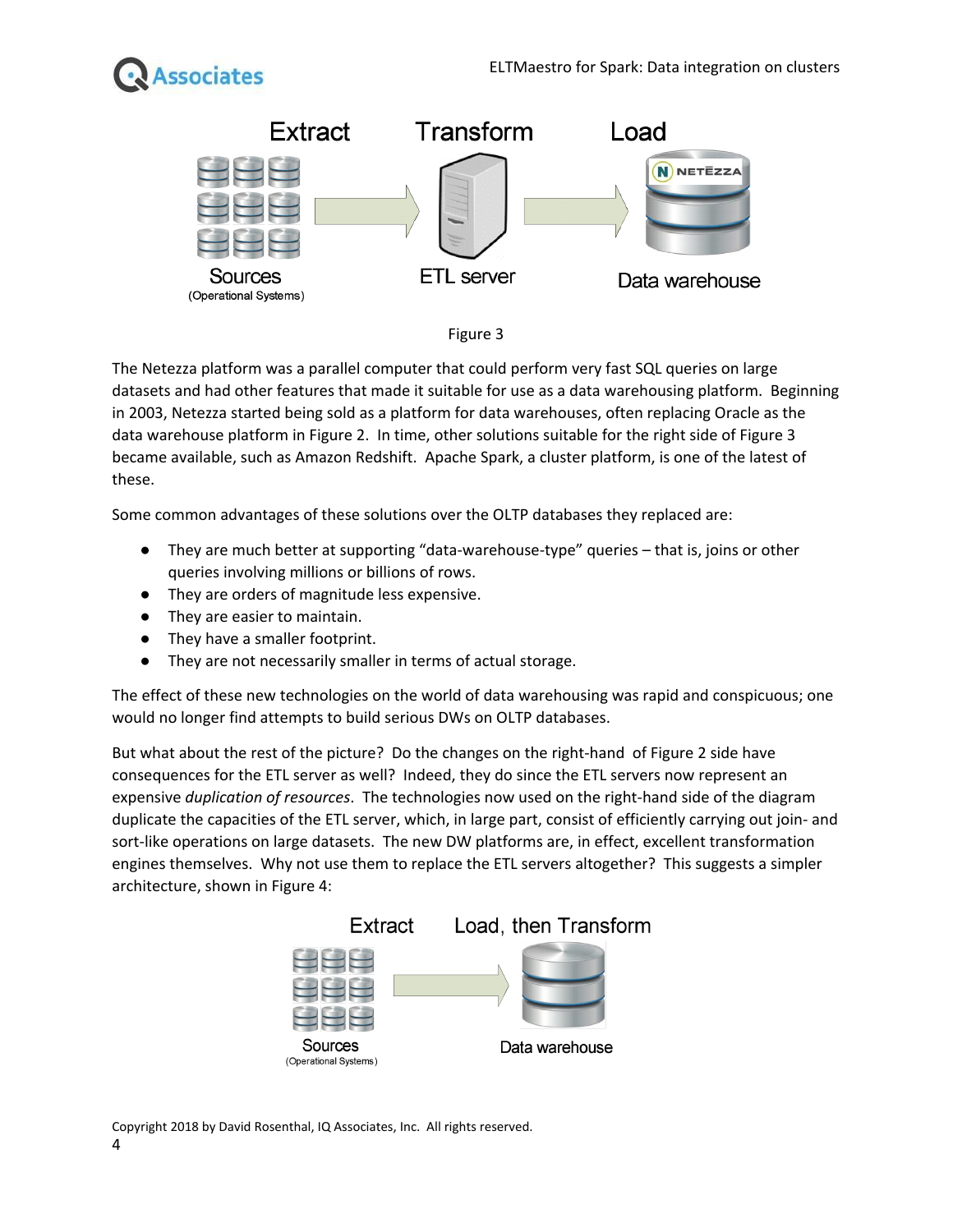

Figure 4

### ELT: Nothing in-between

The advantages of the ELT architecture over ETL are difficult to overstate. They are best understood by simply comparing Figure 3 and Figure 4. When a Figure 4 architecture is possible, removing the ETL server confers the obvious benefits of reducing cost, reducing latency, and removing a data volume bottleneck. Obtaining these benefits would not only improve existing data warehouses; the reduced up-front cost, footprint, and maintenance overhead could lead to data warehousing resources being available to organizations for which they were previously out of reach.

There are, however, benefits of the ETL server that are difficult to do without. The ETL server is the platform for the ETL tools with which developers are familiar – tools like DataStage, Informatica, and Ab Initio. These tools relieve the developers of the necessity of writing code in SQL, Scala, C++ or whatever language of the platform might be, instead letting them program by constructing dataflows in a visual language. The tools also provide important abstractions such as "jobs". "job sequences," "job parameters," and so on. For developers to home-grow their own tools for these tasks is laborious and error-prone. But if a data warehouse is to operate smoothly, reliably ingesting and processing data day after day, these tools are critical.

### ELTMaestro for Spark

How, then, can we have our cake and eat it too? How can we get the architectural advantages of Figure 4 – dispensing with the ETL server, saving that money, and realizing those performance gains – without giving up the conveniences that tools like DataStage and Informatica provide? That is precisely the purpose of ELTMaestro.

ELTMaestro's reason for existence is to *enable* the architecture shown in Figure 4. An edition of ELTMaestro exists for each supported platform that can be used on the right-hand side. We are proud, in this paper, to announce that these platforms now include Apache Spark.

#### Agents for secure extraction and communication

ETL servers have another role which we cannot ignore; they also extract data from sources. In cloud-based environments, extracted data may need to move across the open internet; this adds a dimension of security concerns that need to be addressed.

ELTMaestro extracts data from remote sources by using a scheme of *agents.* Agents are processes installed on data sources that know how to communicate with the target. Any number of agents may be installed on a source, and any number of agents can be installed overall. When a connection to a source is requested, the first responding agent that can support that connection is used. Multiplexing may occur when another connection to the same source is sought; in this case another, unused agent may reply and support the second connection. By supporting multiplexing, agents help the enterprise maintain a degree of control over bandwidth in a Cloud implementation.

Agents take care of encrypting and compressing data communication between source and target (using AES 256-bit encryption) alleviating the concern of eavesdropping.

Agents also help to maintain data security because the data sources where they reside tend to be inside internal networks where they are invisible to the outside world. The agent can see the target machine,